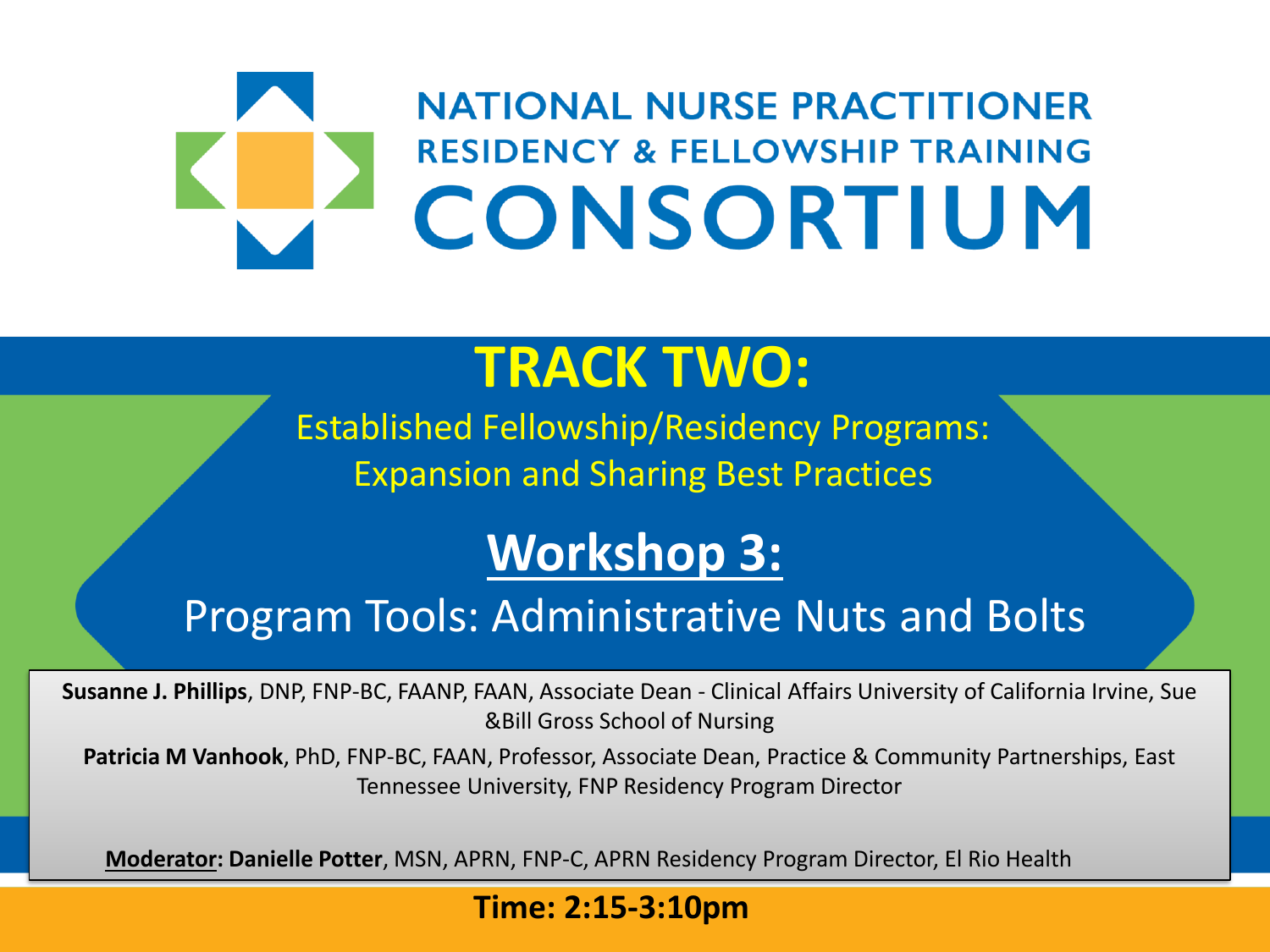#### **LEARNING OBJECTIVES**:

- 1. Participants will collaborate with seasoned postgraduate residency programs to determine Administrative Best Practices for their program
- 2. Participants will develop a deeper understanding of a postgraduate training program's administrative responsibilities and required resources
- 3. Participants will Identify at least one element, tool or resource in this presentation to develop into at heir postgraduate training program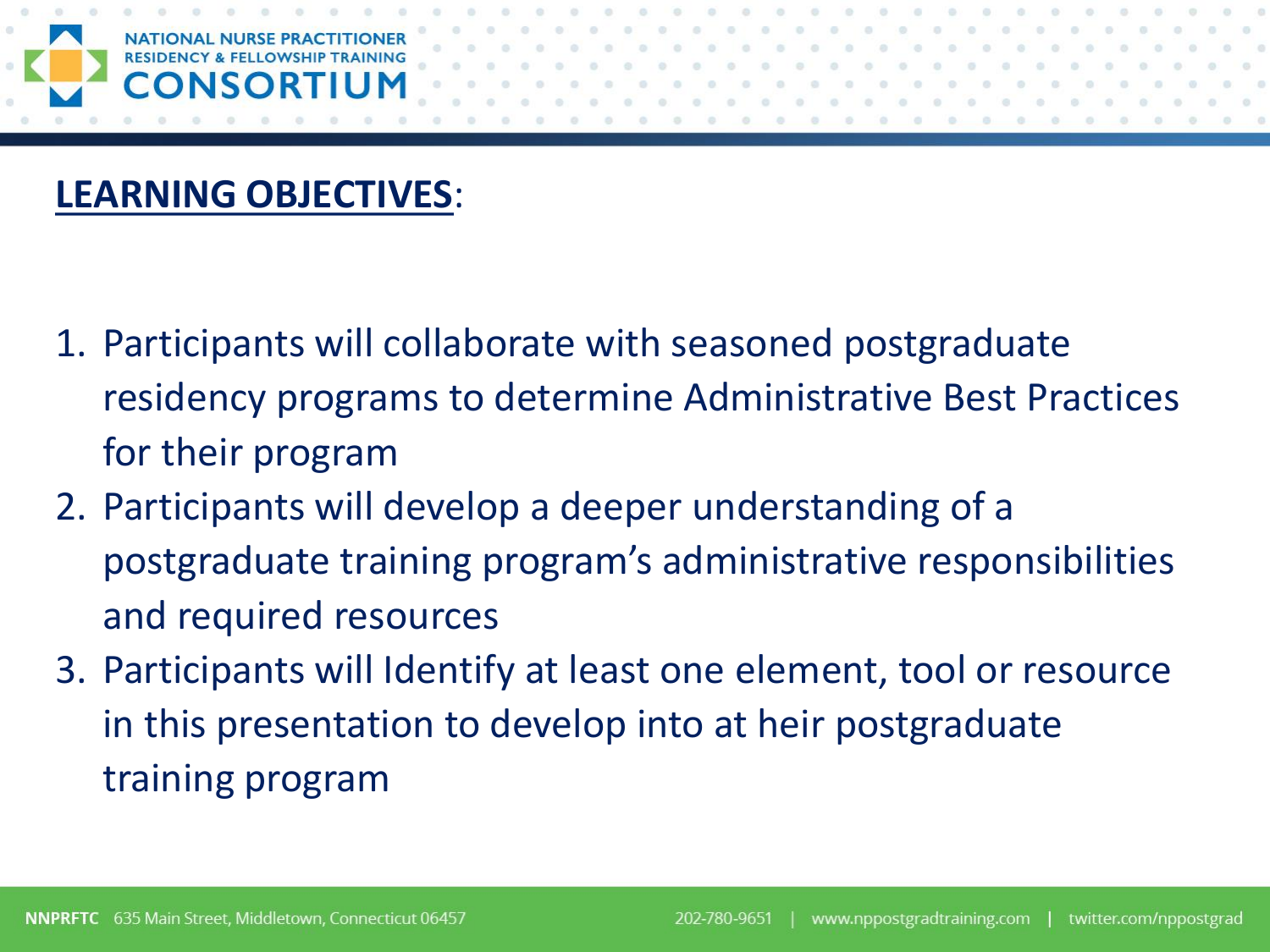

## Session Topics:

- Recruitment:
- Orientation:
- Evaluation:
- Contractual Agreements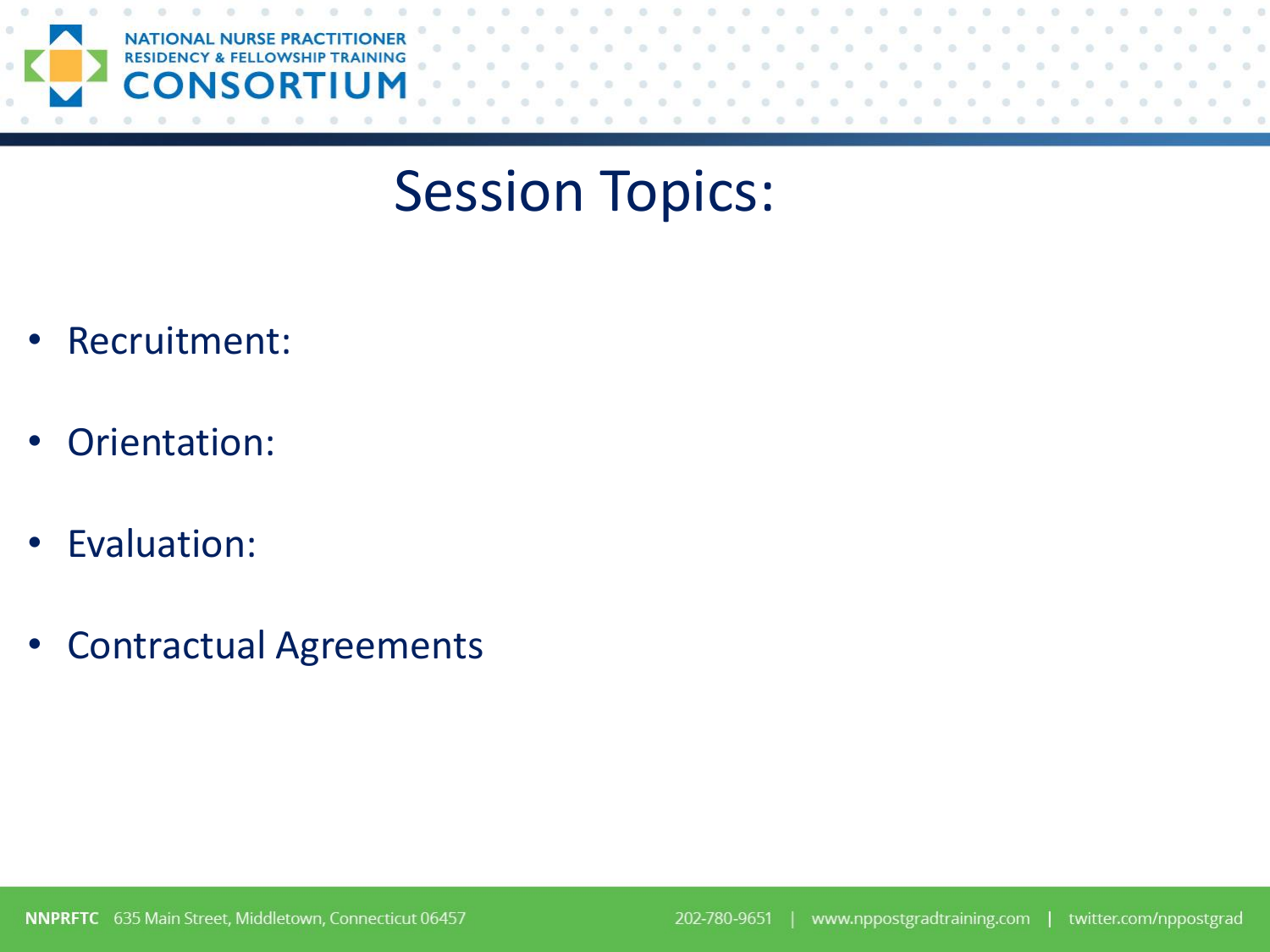

Orientation and Onboarding

- Week 1 classroom orientation and community scavenger hunt
- Week 2 clinic special services orientation
- Week 3 Work with preceptor
- Week 4 Begin taking patients and external services rotation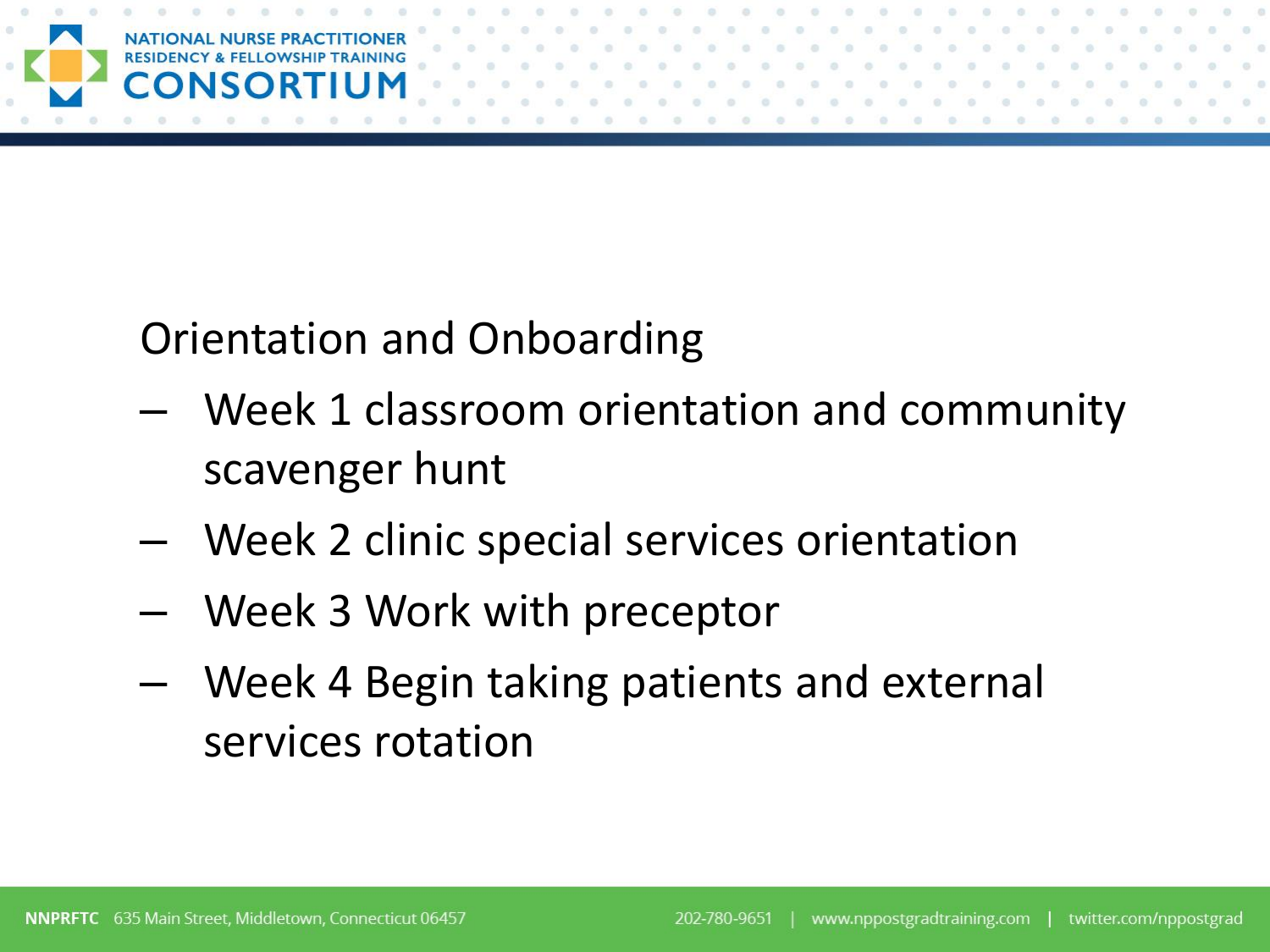

Credentialing and Privileging

- Credentialing Packet provided to new provider while contract is being processed
- Privileging form and health attestation completed during week 1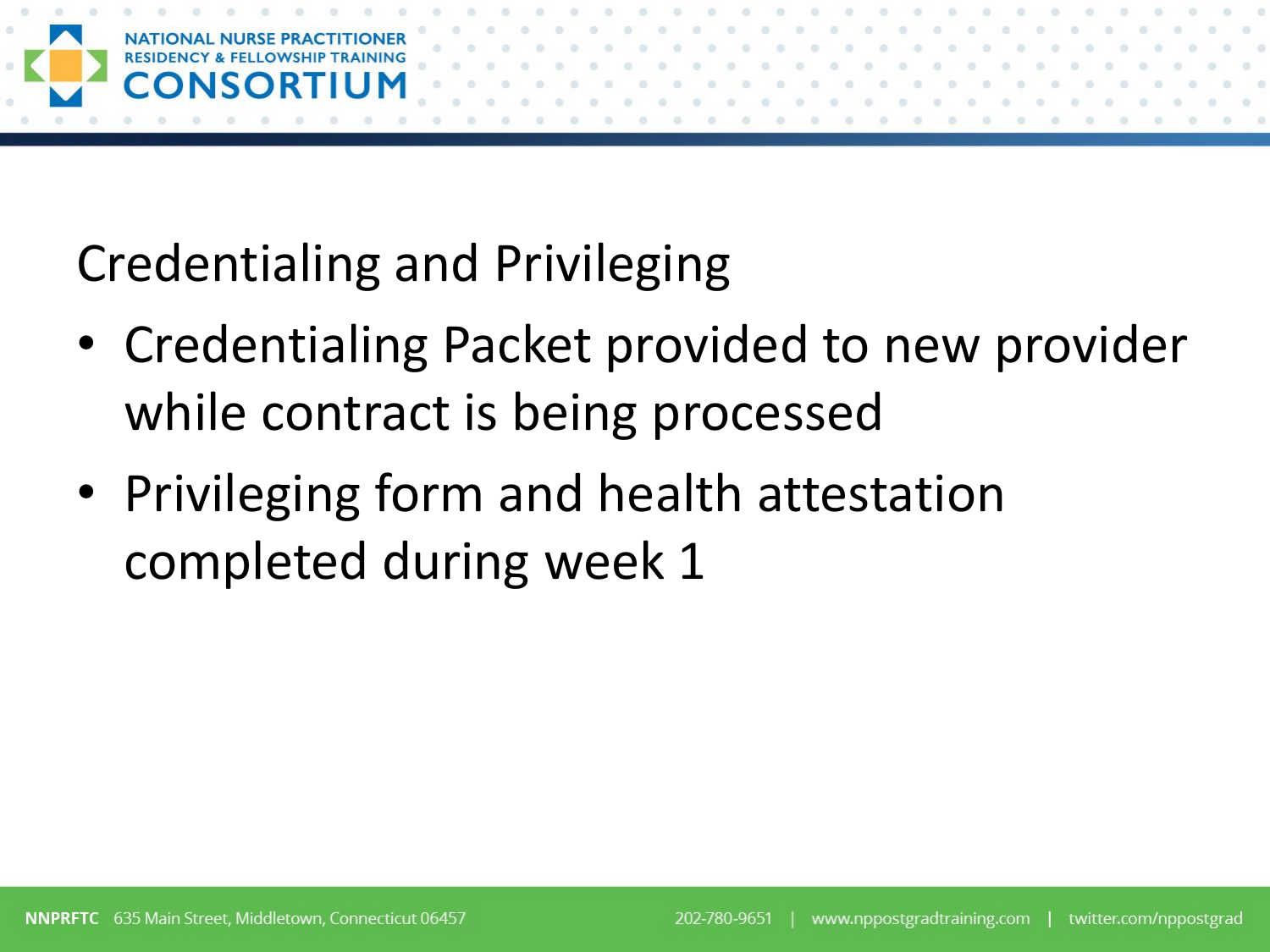# Orientation and Evaluation

## Skill Evaluation

- Self-assessment of skills
- Preceptor assessment at 3, 6, 9, and 12 months
- Self-evaluation at the end of the program

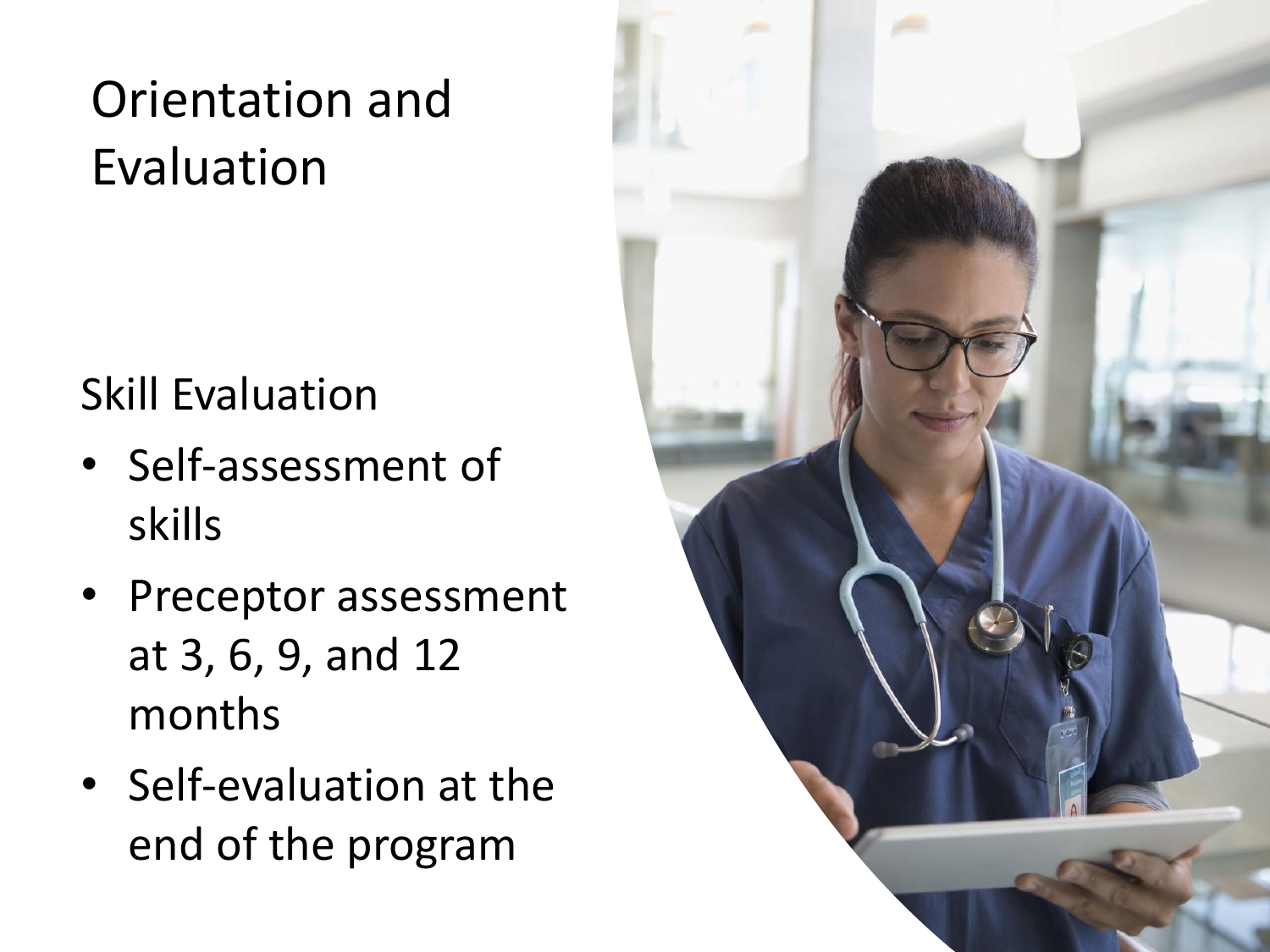

Clinical academic partners (Substance Use Disorder Focus):

- Overmountain Recovery-Comprehensive Outpatient SUD with MAT
	- <https://www.overmountainrecovery.org/>
- Woodridge Psychiatric Hospital-Inpatient Rehabilitation
	- [https://www.balladhealth.org/hospitals/woodridge](https://www.balladhealth.org/hospitals/woodridge-psychiatric-johnson-city)psychiatric-johnson-city
- Frontier Health Magnolia Ridge
	- <https://www.frontierhealth.org/addiction-services/>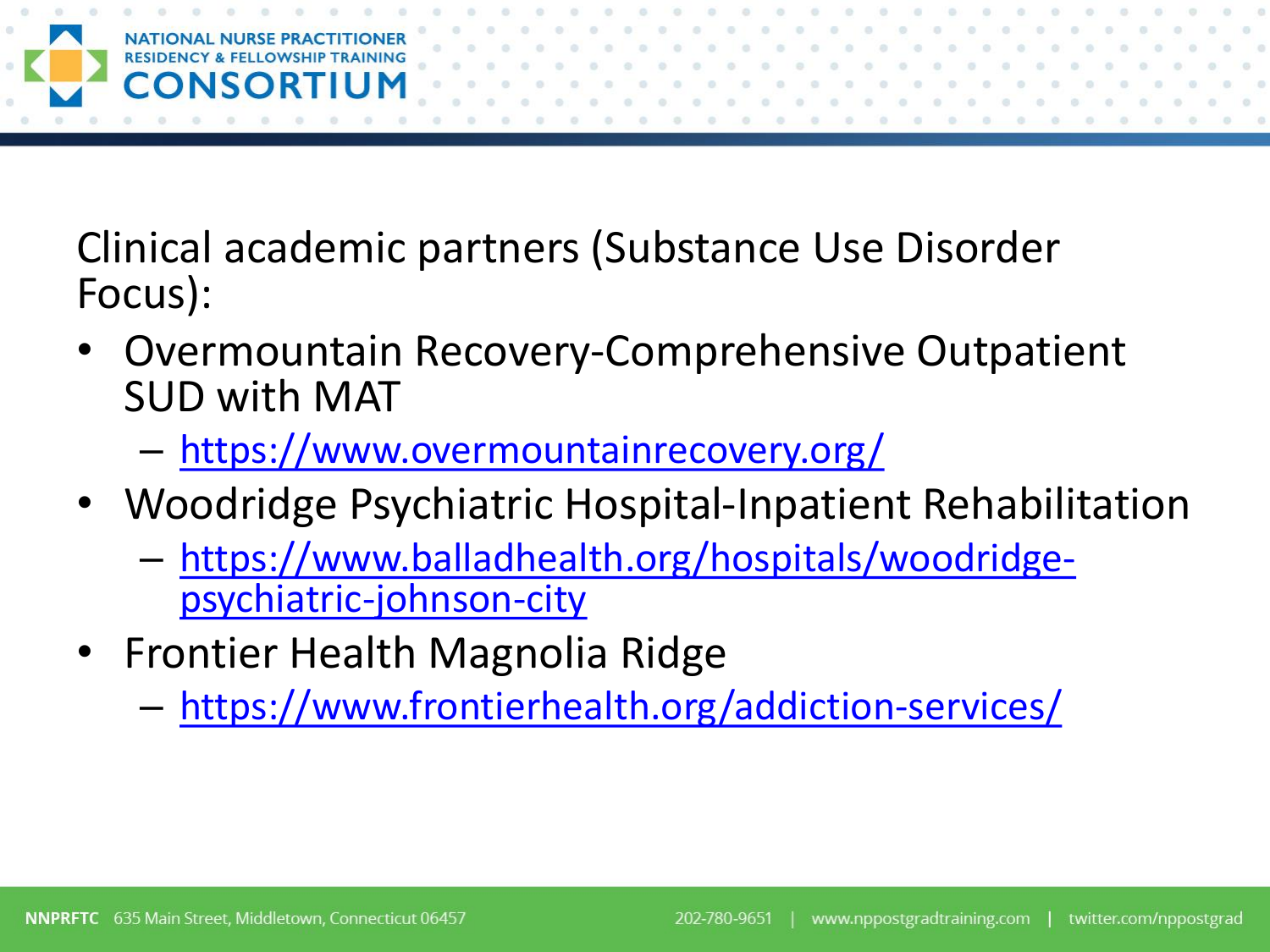

## Accreditation

Begin with the end in mind

- [NNPRFTPC Accreditation Facts](https://www.nppostgradtraining.com/wp-content/uploads/2019/12/Accreditation-Fact-Sheet.pdf)
- [NNPRFTPC Timeline and Process](https://www.nppostgradtraining.com/accreditation/timeline-and-process/) (includes link to facts, PowerPoint presentation, self-study guide, accreditation standards, fees, and site visit agenda)
- CCNE [NP Residency Standards](https://www.aacnnursing.org/Portals/42/CCNE/PDF/NP-Residency-Standards-Draft.pdf.) (DRAFT)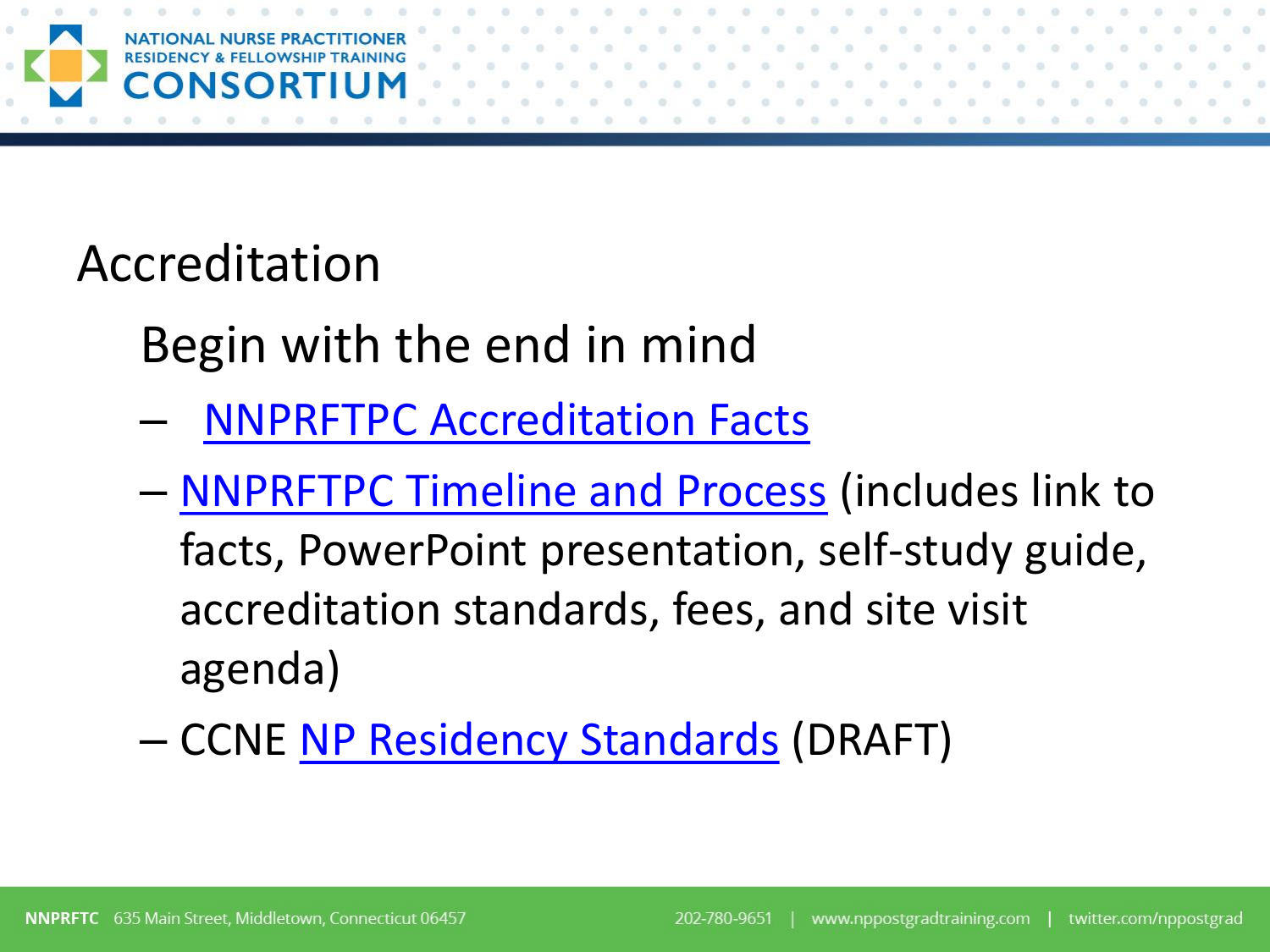#### **NATIONAL NURSE PRACTITIONER RESIDENCY & FELLOWSHIP TRAINING CONSORTIUM**

### **Initial Accreditation Process**

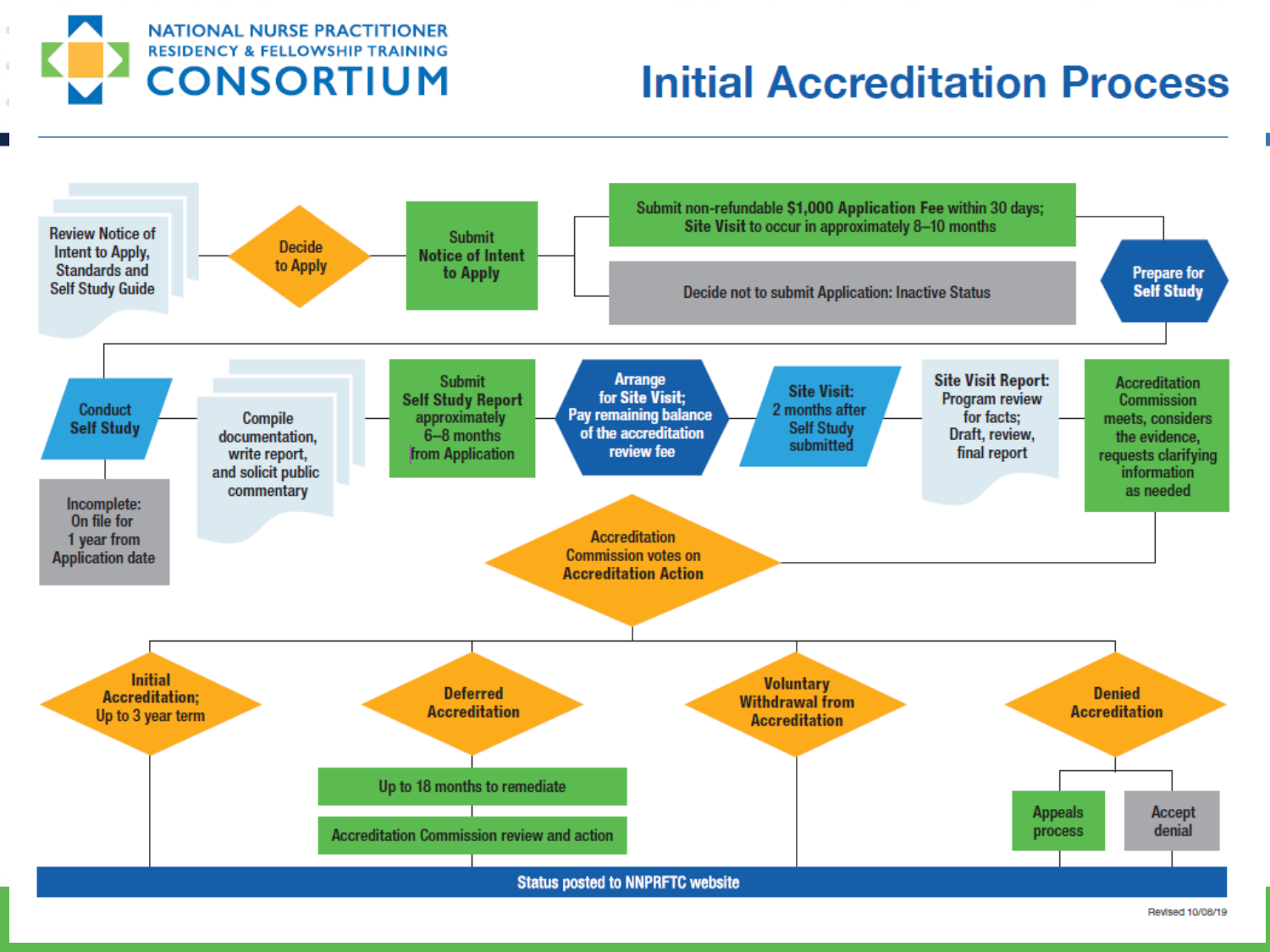

• ANE-NPR Annual KEPO



- Create database to collect report elements through an ongoing process
- Consider including data elements on application